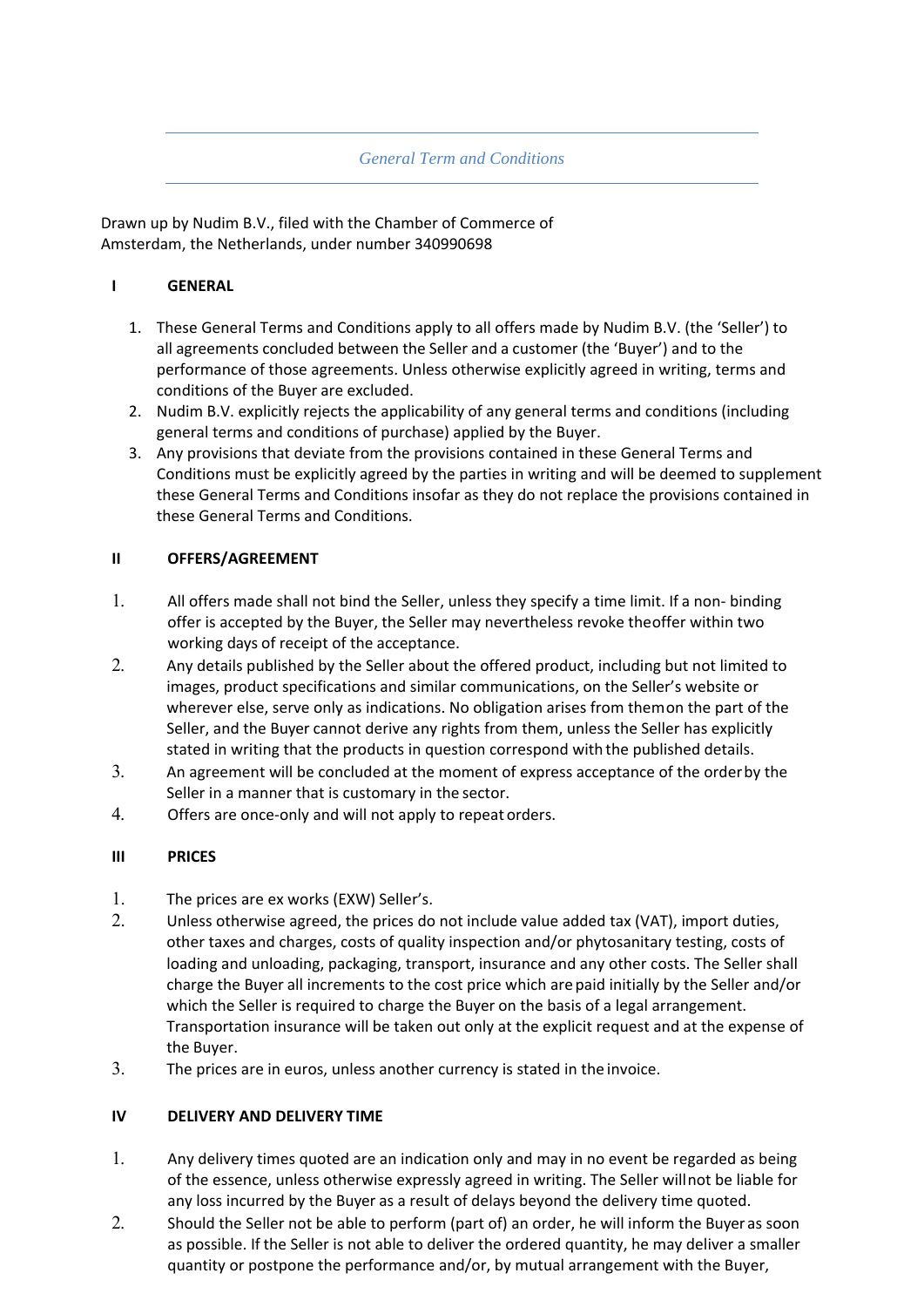deliver other products that are similar or of the same value.

- 3. Unless otherwise expressly agreed in writing the Seller's warehouse or processing area or any other place indicated by the Seller will be regarded as the place of delivery. The risk is transferred to the Buyer at the moment of delivery or, in the event of transportation, at the moment the products are handed over to the haulier or leave the delivery location to be transported, irrespective of whether the transportation takes place from the delivery location and/or whether the Buyer or the Seller pays the transportation costs.
- 4. Delivery will be free only if and to the extent as so agreed and stated by the Seller in the order confirmation.
- 5. The Seller reserves the right not to perform orders if the Buyer has not paid for previous deliveries within the agreed term of payment, if the Buyer has otherwise failed to fulfil his obligations or if, in the Seller's opinion, the Buyer is at risk of failing to fulfil his obligations to the Seller.
- 6. If the Buyer has not taken delivery of the products at the agreed time and place, the Buyer will be in default and liable for any loss in quality. The products ordered will be available to the Buyer during storage and will be stored to the Buyer's account and at the Buyer's risk.
- 7. If, however, the Buyer has not taken delivery of the products after a limited storage period (that may be considered reasonable in view of the product type) and if in the opinion of the Seller the risk of loss of quality and/or decay of the products so demands in order to limit loss, the Seller will be entitled to sell the products in question to a third party.
- 8. Non-performance by the Buyer does not relieve him of his obligation to pay the full price.
- 9. The Seller will not be liable for any loss incurred as a consequence of non-delivery.

## **V FORCE MAJEURE**

- 1. In the event of force majeure the Seller may fully or partly rescind the agreement or postpone delivery for the duration of the force majeure.
- 2. 'Force majeure' includes, but is not limited to, circumstances such as civil commotion, war, strikes, natural disasters, epidemics, terrorism, weather conditions, traffic conditions such as roadblocks, road work or traffic jams, fire, government measures or the such, also if these circumstances relate only to the execution of the agreement by enlisted third parties such as a supplier of the Seller or a haulier.

## **VI PACKAGING**

- 1. The products will be packaged in the manner that is customary in the flower and plant wholesale trade in such a way as will be determined by the Seller in accordance with sound business practice, unless otherwise agreed in writing.
- 2. Non-reusable packaging may be charged and is non-returnable.
- 3. If the products are delivered in reusable packaging (cardboard boxes) and/or on durable transport material (stacking trolleys, containers, pallets etc.), the Buyer shall return identical packaging material with the same registration (e.g. a chip or label) to the Seller within a week of delivery, also if a usage fee is charged, unless otherwise agreed in writing.
- 4. If return consignments are not sent on time or durable packaging and/or transport material that is loaned to the Buyer for the longer term is not returned within a reasonable time set by the Seller, the Seller reserves the right to a) charge the costs thereof to the Buyer and b) recover from the Buyer any further loss incurred by the Seller in connection herewith, such as extra rental costs.
- 5. Any costs initially paid by the Seller for the return transport will be charged separately to the Buyer unless otherwise agreed in writing. If a deposit is charged, that deposit will be refunded after the material in question has been returned in good condition.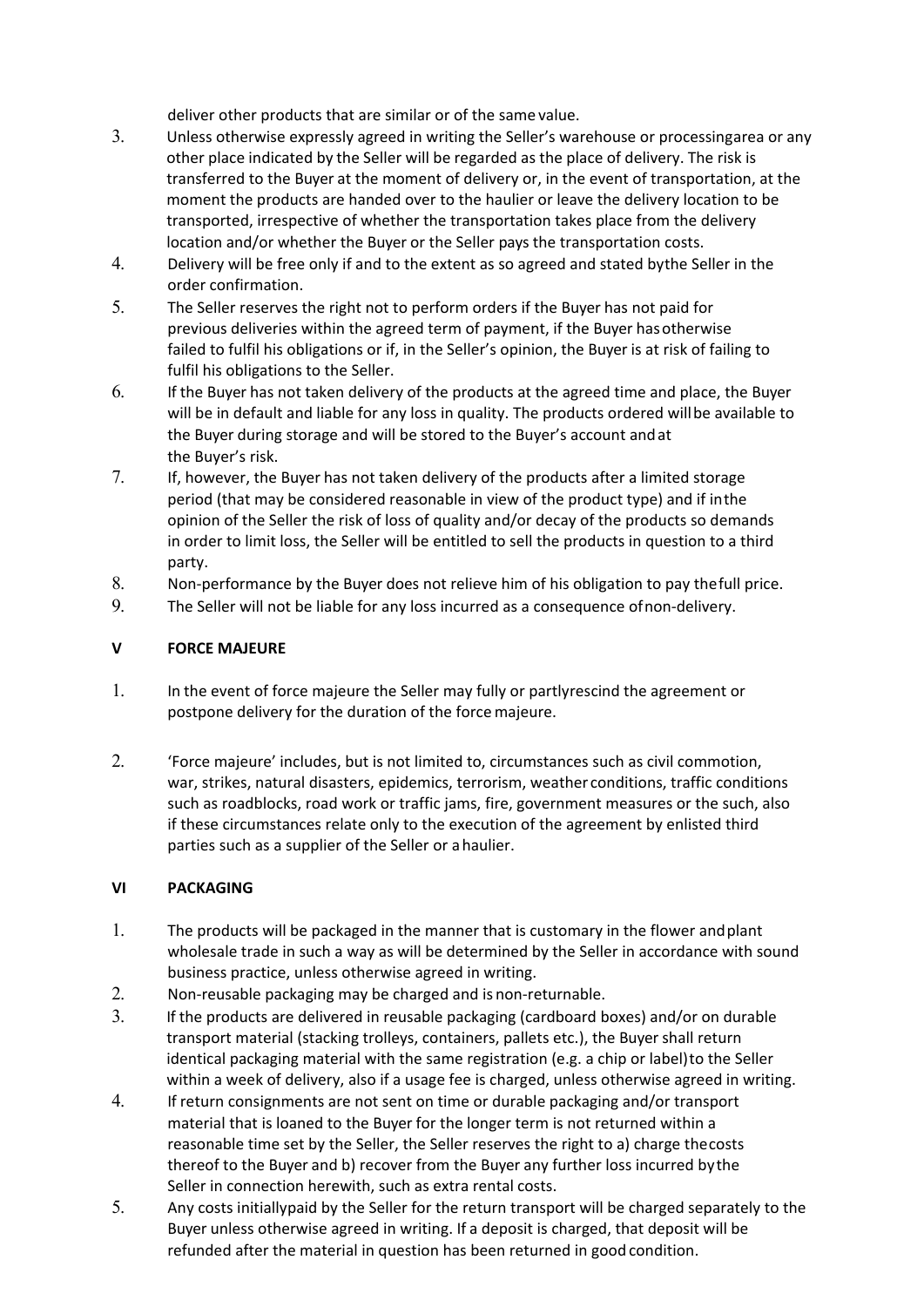- 6. The Buyer shall reimburse the Seller for the repair or replacement costs of reusable and/or durable packaging that is damaged or lost and for any further damage sustained by the Seller in connection herewith, such as extra rental costs.
- 7. In the event of a dispute between the Seller and the Buyer with regard to outstanding quantities of transport material the administrative records of the Seller shall prevail.

# **VII COMPLAINTS**

- 1. Notification regarding complaints concerning visible defects, including quantities, sizes and/or weight, must be received by the Seller by fax, telex, e-mail or telephone immediately after discovery but at the latest within 24 hours of receipt. Notification by telephone must be confirmed in writing by the Buyer within two days of receipt of the products. The Buyer or recipient of the products must also note any visible complaint upon delivery on the transport documents in question and send a copy of the transport documents to Nudim B.V.
- 2. Complaints concerning non-visible defects in products delivered must be notified to the Seller immediately after discovery. If the complaint was not submitted in writing, it must be confirmed to the Seller in writing within 24 hours.
- 3. A complaint must in any event contain:
	- a. a detailed and accurate description of the defect(s), supported by evidence in the form of, for example, photos or an expert report; and
	- b. a statement of any other facts from which it can be inferred that the products delivered and the products rejected by the Buyer are one and the same.
- 4. The Buyer is to enable the Seller to investigate, or instigate an investigation of, the validity of the complaints on location and/or to take back the products delivered, unless the Seller has explicitly agreed in writing to waive an investigation on location. The products must be kept in the original packaging.
- 5. Complaints that concern only a part of the products delivered will not entitle the Buyer to reject the entire delivery.
- 6. Once the time limits referred to in VII.1 and 2 have elapsed, the Buyer will be deemed to have accepted the products delivered and the invoice rendered. The Seller will then no longer be obliged to handle any claims submitted by the Buyer.
- 7. If a complaint submitted by the Buyer proves unfounded, the Buyer shall reimburse the Seller for any costs incurred in connection with the investigation.

# **VIII LIABILITY**

- 1. The Seller is not liable for any loss incurred by the Buyer, unless and to the extent the Buyer proves, that the loss was caused by intent or gross negligence on the part of the Seller.
- 2. Defects concerning any possible phytosanitary and/or other requirements that are applicable in the country of importation do not entitle the Buyer to any indemnification or rescindment of the agreement, unless and to the extent that the Buyer has informed the Seller of these requirements beforehand in writing.
- 3. The Seller is never liable for any consequential loss suffered by the Buyer. Should the Seller nevertheless have to indemnify a loss, liability of the Seller for any loss incurred by the Buyer will not exceed the invoice value of the part of the products delivered to which the claim applies.
- 4. Unless otherwise expressly stated, the products delivered are intended exclusively for decorative purposes and are not suitable for internal consumption. The Seller notes that the products may have harmful effects on humans and/or animals in the event of incorrect use, consumption, contact and/or hypersensitivity. In addition, moisture dripping from some products can cause damage to materials that it comes into contact with. The Buyer must pass on this warning to its customers and indemnifies the Seller against any and all claims from third parties, including end users, in respect of these consequences.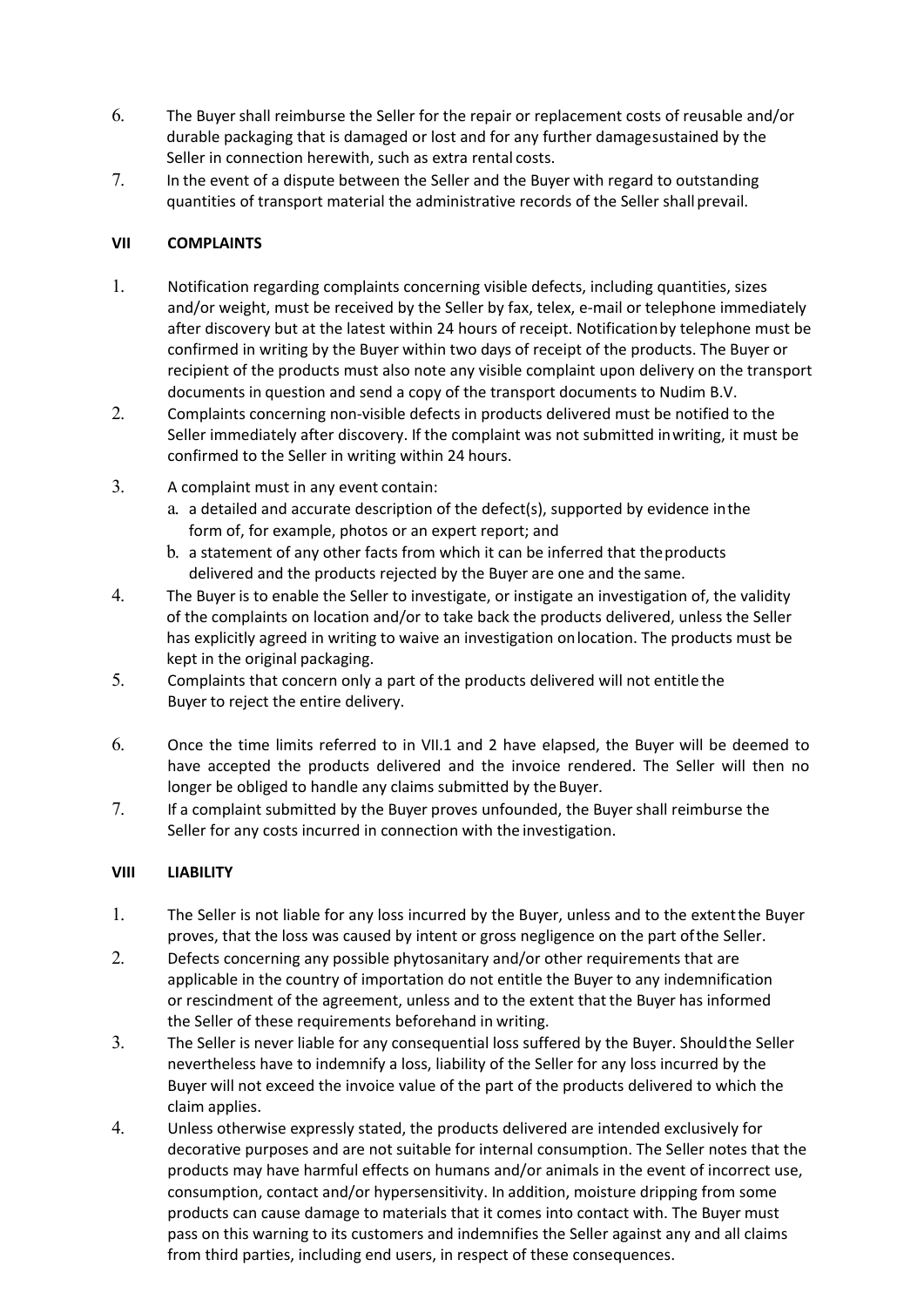# **IX PAYMENT**

- 1. Payment must be made at the office of the Seller and at the Seller's option:
	- a. net cash on delivery; or
	- b. within the term indicated by the Seller or, if no term has been specified, within 30 days after the invoice date, by means of deposit or transfer to a bank account indicated by the Seller; or
	- c. by automatic withdrawal.

Any possible bank charges will be for the account of the Buyer.

- 2. The Buyer may not defer payment of the purchase price or deduct any amounts from the purchase price without explicit prior written permission from the Seller.
- 3. The Buyer will be in default upon the expiry of the term of payment. The Seller will then be entitled to rescind the agreement with immediate effect. The Seller is not liable regarding any consequences that this rescindment might entail.
- 4. If the Buyer is in default, the Seller will be entitled to charge interest of 1.5% on a monthly basis or, should the legal rate be higher, the legal rate on the amount outstanding, as from the due date of the invoice until the date of payment in full. If the Buyer is in default the Seller is further entitled to charge any exchange‐rate losses incurred as a consequence thereof.
- 5. A Buyer based in an EU Member State other than the Netherlands shall inform the Seller correctly in writing of his VAT identification number. At the first request of the Seller the Buyer shall further provide the Seller with all the information and documents that the Seller requires to prove that the products have been delivered to an EU Member State other than the Netherlands. The Buyer shall indemnify the Seller against all claims and all adverse consequences arising from failure or partial failure to fulfil these obligations.
- 6. If third parties are instructed to collect overdue payments, the Buyer shall account to the Seller for any court and/or out-of-court costs involved, subject to a minimum of 15% of the outstanding sum, and such sums will fall due immediately.

## **X RETENTION OF TITLE**

- 1. Title to all products delivered will continue to vest in the Seller until the Buyer has settled in full all amounts that are payable or will be payable to the Seller by the Buyer for products delivered by the Seller, including payments for any shortcomings by the Buyer in the fulfilment of his obligations.
- 2. The Buyer may not pledge the delivered products or use them as security in any other manner as long as ownership has not been transferred. If third parties levy or intend to levy an attachment on those products or otherwise wish to dispose of them, the Buyer must immediately inform the Seller accordingly.
- 3. The Buyer must always fully cooperate, at the Seller's first request, in the Seller's exercising of its retention of title. The Buyer will be liable for all costs incurred by the Seller in connection with its retention of title and any related actions, as well as for any direct and indirect loss incurred by the Seller arising therefrom.
- 4. With respect to products destined for export, from the time of arrival in the country of destination, the law of the country of destination will apply to the property law consequences related to retention of title. From that moment, if permitted under that applicable law, the following provisions apply in addition to the provisions of points 1 to 3 above:
	- a) In the event of breach of contract by the Buyer, the Seller will have the right to immediately take possession of the products delivered and of the relevant packaging and transport materials, and to dispose of them at its discretion. If so prescribed by law, this will imply termination of the agreement in question.